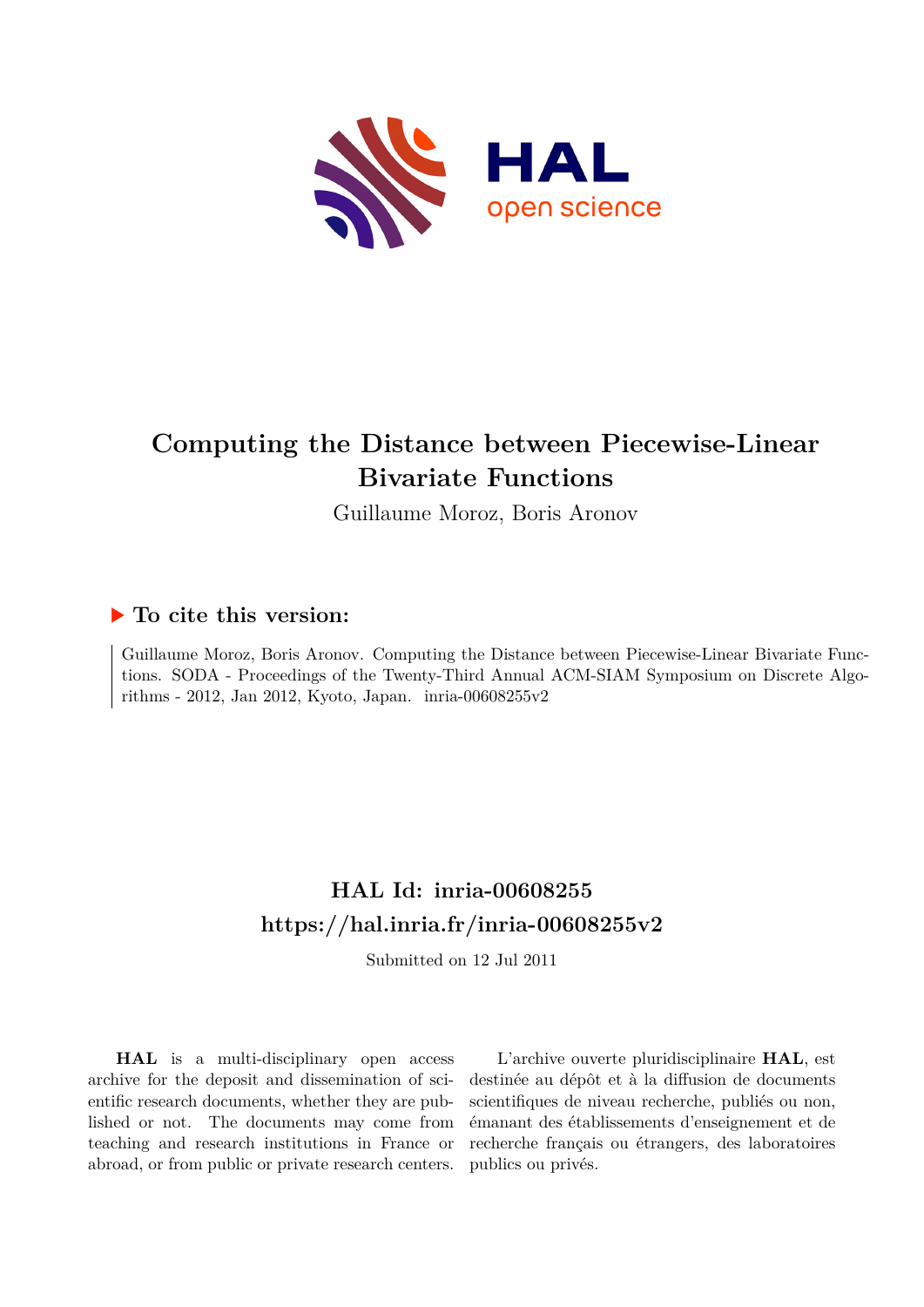# Computing the Distance between Piecewise-Linear Bivariate Functions<sup>∗</sup>

Guillaume Moroz† Boris Aronov‡

### Abstract

We consider the problem of computing the distance between two piecewise-linear bivariate functions  $f$  and  $g$  defined over a common domain  $M$ . We focus on the distance induced by the L<sub>2</sub>-norm, that is  $||f - g||_2 = \sqrt{\int \int_M (f - g)^2}$ . If f is defined by linear interpolation over a triangulation of M with n triangles, while  $g$  is defined over another such triangulation, the obvious naïve algorithm requires  $\Theta(n^2)$  arithmetic operations to compute this distance. We show that it is possible to compute it in  $\mathcal{O}(n \log^4 n)$  arithmetic operations, by reducing the problem to multi-point evaluation of a certain type of polynomials.

We also present an application to terrain matching.

<sup>∗</sup>Work on this paper was initiated at the International INRIA-McGill-Victoria Workshop on Problems in Computational Geometry, held at the Bellairs Research Institute of McGill University in Barbados, West Indies.

<sup>&</sup>lt;sup>†</sup>INRIA Nancy - Grand Est, 615 rue du Jardin Botanique, 54600 Villers-lès-Nancy, France.

<sup>‡</sup>Department of Computer Science and Engineering, Polytechnic Institute of NYU, Brooklyn, NY 11201-3840, USA; aronov@poly.edu. Work by B.A. on this paper has been supported by grant No. 2006/194 from the U.S.-Israel Binational Science Foundation, by NSF Grant CCF-08-30691, and by NSA MSP Grant H98230-10-1-0210.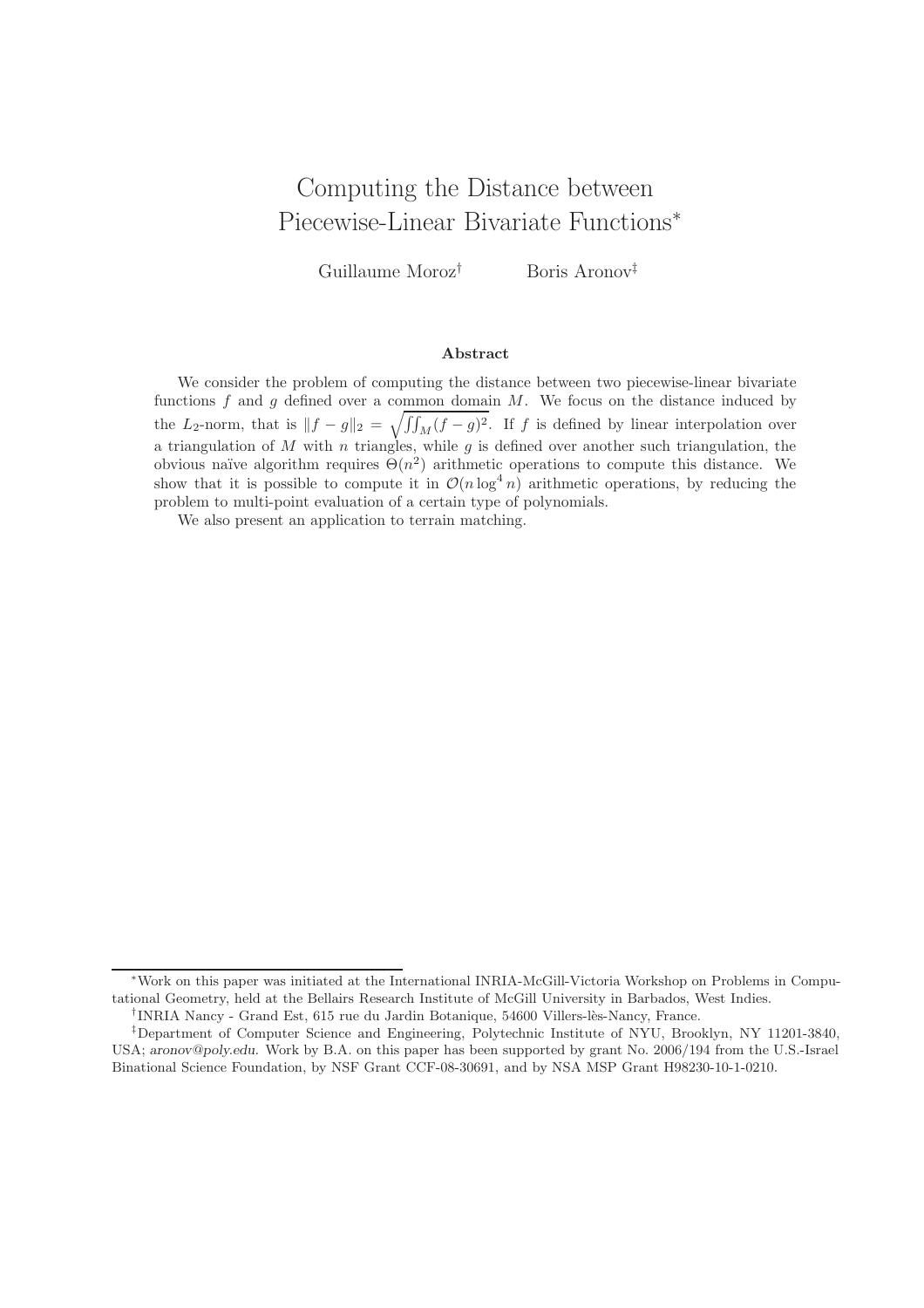## 1 Introduction and problem statement

In this paper we use a novel combination of tools from computational geometry and computer algebra to speed up a computation of  $\|\cdot\|_2$ -norm distance between two bivariate piecewise-linear functions. Algebraic tools have already been used in other recent work in computational geometry, to seemingly defy "obvious" lower bounds: for example, Ajwani, Ray, Seidel, and Tiwary [2] use algebraic tools to compute the centroid of all vertices in an arrangement of  $n$  lines in the plane, without explicitly computing the vertices.

We feel that working on computational geometry problems using a combination of traditional and algebraic tools expands the repertoire of questions that can be approached and answered satisfactorily. Employing such combinations of methods expands the horizon of solvable problems. Indeed, in a significant recent development, several breakthrough results have been obtained by applying algebraic methods to problems of combinatorial geometry: Guth and Katz's recent work on the joints problem [8] and on the Erdős distinct distance problem [9] has triggered an avalanche of activity; see, for example,  $[5, 6, 10-14]$ . It appears that the use of algebraic tools in geometry (both combinatorial and computational) allows one to approach problems inaccessible by more traditional methods. The present work is just one step in that direction.

Background and previous work In [1], Aronov et al. considered a quite common object in computational geometry and geographical information systems (GIS): that of a "terrain." A terrain is (the graph of) a bivariate function over some planar domain, say, a rectangle or a square. It is often used to model geographic terrains, e.g., elevation in a mountainous locale, but can also be applied to storing any two-dimensional data sets, such as precipitation or snow cover data. A common (though by no means the only) way of interpolating and representing discrete twodimensional data is a *triangulated irregular network* (TIN): the values of a bivariate function are given at discrete points in, say, the unit square. The square is triangulated, using data points as vertices. The function is then linearly interpolated over each triangle. This produces a piecewiselinear approximation of the "real" (and unknown) function.

The problem raised in [1] was that of comparing two terrains over the same domain, say, the unit square, but given over two unrelated triangulations. One could imagine comparing the outcome of two different ways of measuring the same data, or finding correlation between, say, the elevation and the snow cover over the same geographic region. The focus of that work was on identifying linear dependence between the two functions or terrains. Three natural distance measures between the two functions were considered and several algorithms presented for computing such a distance and optimizing it, subject to vertical translation and scaling. The only observation made for the  $\|\cdot\|_2$  norm (see the definitions below) in [1] is that, if the two terrains share a triangulation, both the distance computation and the optimization problem can be solved easily in linear time, while it appears that in general quadratic time seems to be needed to deal with the case of arbitrarily overlapping triangulations. The substance of the current work is disproving this assertion and describing a near-linear-time algorithm for both problems.

**Problem statement and results** Given bivariate functions  $f, g \colon M \to \mathbb{R}$ , one can naturally define a distance between them as

$$
||f - g||_2 = \bigl(\iint_M (f(x, y) - g(x, y))^2 dx dy\bigr)^{1/2}.
$$

Expanding the expression under the integral, we obtain  $\iint (f - g)^2 = \iint f^2 - 2 \iint f g + \int g^2$ . If the two functions are piecewise linear, defined over different triangulations of  $M$ , only the middle term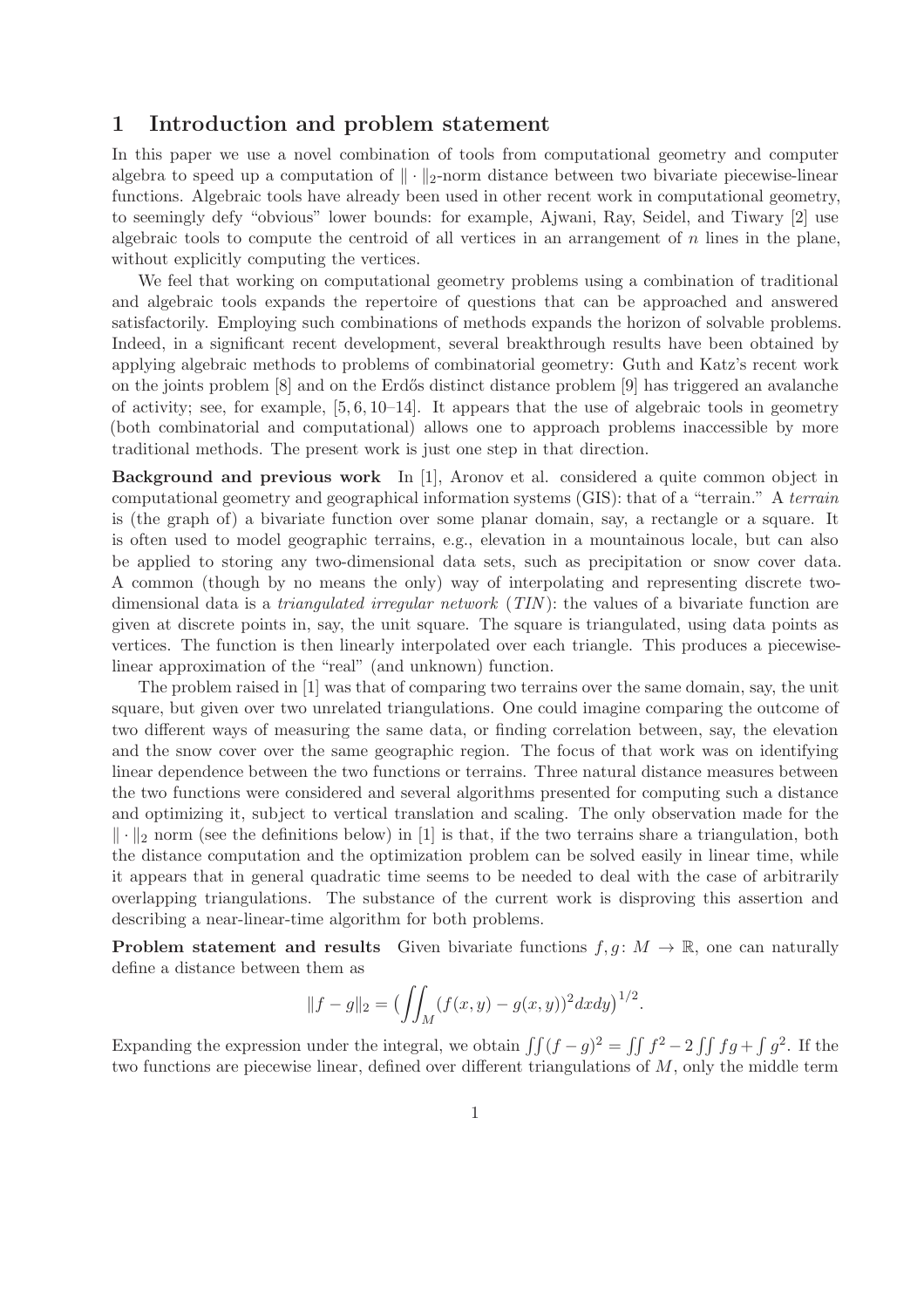presents a problem for efficient computation. Thus, in the bulk of the paper we will focus on the computation of  $\iint fg$ , showing the following:

Theorem 1.1. Given piecewise-linear functions f and g defined over different triangulations of the same domain M, with n triangles each,  $\iint_M f(x, y)g(x, y)dxdy$  can be computed using  $\mathcal{O}(n \log^4 n)$ arithmetic operations.

Armed with this result, as already mentioned, we can quickly compute  $||f - g||_2$ :

Theorem 1.2. Given piecewise-linear functions f and g defined over different triangulations of the same domain M, with n triangles each,  $||f - g||_2$  can be computed using  $\mathcal{O}(n \log^4 n)$  arithmetic operations.

Naïvely, the integral in Theorem 1.1 can be expressed as a sum of integrals over each cell appearing in the overlay of the two triangulations of  $f$  and  $g$ . Unfortunately, this overlay has a quadratic number of cells, in the worst case. The main idea of our algorithm is to reduce the computation of the integral to double sums of algebraic functions over grids, which allows us tu use fast multi-point evaluation algorithms.

The paper is organized as follows. In section 2, we will show how the integral of a function over a convex polygon can be expressed as a sum of elementary algebraic functions over its vertices. Applying the process to a convex decomposition of a region  $M$  expresses the value of  $\iint_M fg$  as a summation over the vertices of the decomposition. Then, in section 3, we show how the integral over the overlay of the two triangulations can be reduced to a sum of elementary functions over pairs of edges, plus some additional terms computable in linear time. In section 4, we use the bipartite clique decomposition to arrange the pairs of edges in complete grids of fairly rigid form. Finally, in section 5, we use a fast multi-point evaluation algorithm to compute the sums over each grid, completing the description of our method.

### 2 How to integrate over a convex subdivision

Consider a bivariate function h defined over a convex polygon  $C$  in the plane. To simplify our presentation and without loss of generality, we assume that all vertices of C lie to the right of the y-axis. For a vertex p of C we refer to the lines supporting the edges of C incident to p as  $L(p, C)$ (the one with higher slope) and  $U(p, C)$  (the one with lower slope); to the left of p,  $L(p, C)$  is below  $U(p, C)$ . Let

$$
L(p, C): y = y_l(p, C) + s_l(p, C)x
$$
, and  
\n $U(p, C): y = y_u(p, C) + s_u(p, C)x$ .

We omit the explicit dependence on  $C$  and/or  $p$  whenever it causes no confusion. Define

$$
\delta(p, C) = \begin{cases}\n-1 & \text{if } C \text{ is above both } L(p, C) \text{ and } U(p, C), \text{ or below both of them,} \\
+1 & \text{if } C \text{ is below } U(p, C) \text{ and above } U(p, C), \text{ or vice versa.}\n\end{cases}
$$

Finally, put

$$
\mathcal{T}(p, C, h) := \delta(p, C) \int_{x=0}^{x_{p_j}} \int_{y=y_l(p, C)+s_l(p, C)x}^{y_u(p, C)+s_u(p, C)x} h(x, y) dx dy.
$$

In words,  $\mathcal T$  is the signed integral of h over the triangle  $T_p$  delimited by the y-axis,  $L(p, C)$ , and  $U(p, C)$ .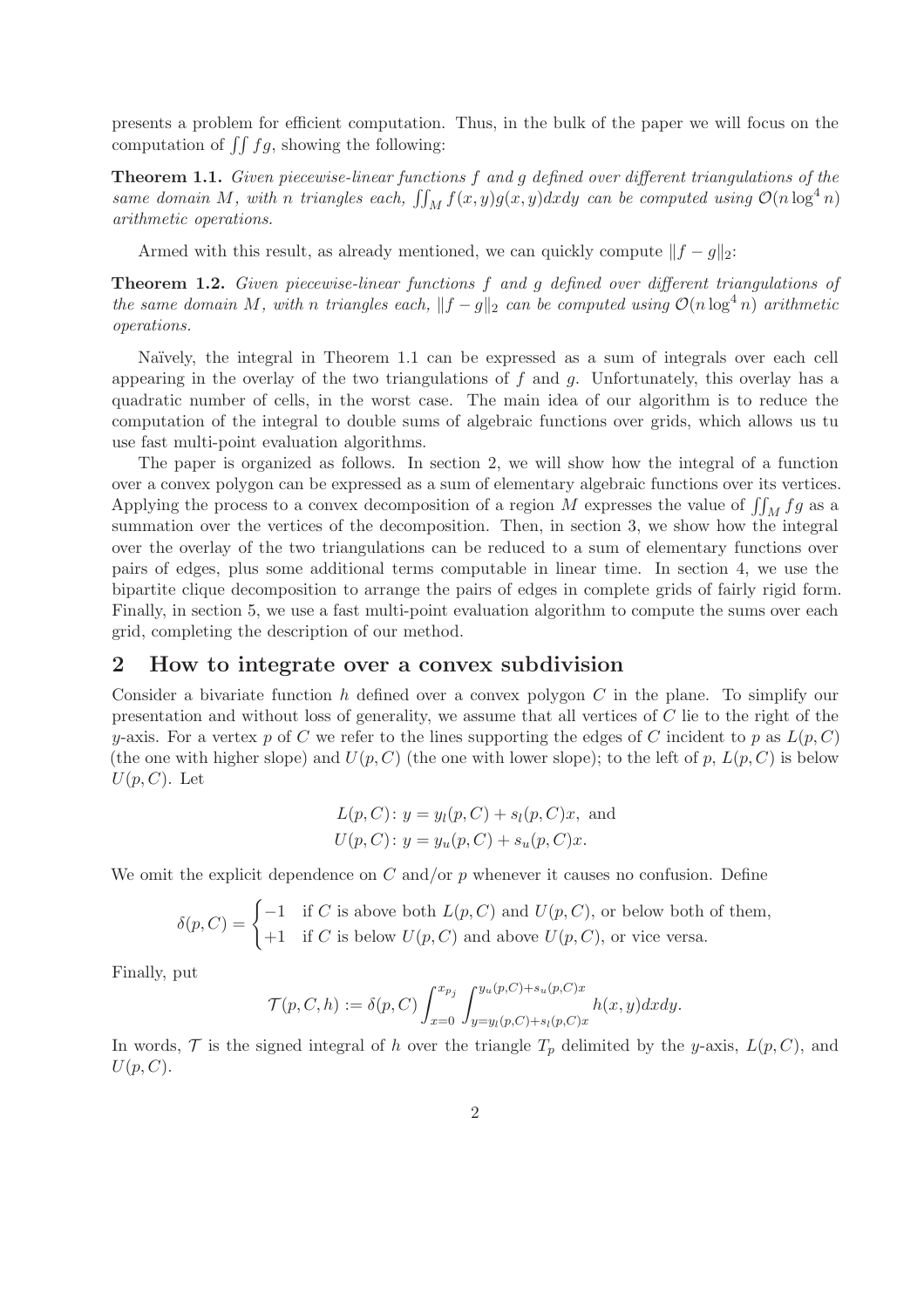

Figure 1: An illustration of the proof of Lemma 2.1.  $T_R$  is dotted;  $T_L$  is dashed;  $A_T$  is lightly shaded.

With the above notation, we express the integral of  $h$  over  $C$  in a convenient way as a sum of terms associated with its vertices:

**Lemma 2.1.** Let C be a convex polygon with vertices  $p_1, ..., p_k$ , and h a bivariate function. Then

$$
\iint_C h(x, y) dx dy = \sum_{j=1}^k \mathcal{T}(p_j, C, h). \tag{1}
$$

*Proof.* Partition the vertices of C into four subsets  $V_L$ ,  $V_R$ ,  $V_T$ , and  $V_B$  as follows.  $V_L := \{p_L\}$ (resp.,  $V_R := \{p_R\}$ ) consists of the unique leftmost (resp., rightmost) vertex of C.  $V_T := \{t_1, \ldots\}$ (resp.,  $V_B := \{b_1, ...\}$ ) is the sequence of vertices of C from  $p_R$  to  $p_L$  in the counterclockwise (resp., clockwise) direction; refer to Fig. 1.

To each vertex p, we associate the triangle  $T_p$  as defined above. Put  $T_L := T_{p_L}$  and  $T_R := T_{p_R}$ . Since C is convex, so for all i, line  $t<sub>i</sub>t<sub>i+1</sub>$  (resp.,  $b<sub>i</sub>b<sub>i+1</sub>$ ) is below the line  $t<sub>i-1</sub>t<sub>i</sub>$  (resp., above the line  $b_{i-1}b_i$ ) left of C. Thus, the triangles  $T_t$ ,  $t \in V_T$ , (resp.,  $T_b$ , for  $b \in V_B$ ) do not overlap. Let  $A_T = \bigcup_{t \in V_T} T_p$  and  $A_B = \bigcup_{b \in V_B} T_b$ . By construction we have

$$
A_T \cup A_B = (T_L \cup T_R) \setminus C
$$
 and  $A_T \cap A_B = T_L \cap T_R$ .

Since  $C \subset T_L \cup T_R$ , the first equality, written in terms of characteristic functions, gives

$$
1_{A_T} + 1_{A_B} - 1_{A_T \cap A_B} = 1_{T_L} + 1_{T_R} - 1_{T_L \cap T_R} - 1_C,
$$

which can be simplified, using the second equality, to yield, as promised

$$
1_{A_T} + 1_{A_B} = 1_{T_L} + 1_{T_R} - 1_C.
$$

We now consider a convex subdivision C of some bounded region M in the plane, with each cell C associated with its own bivariate function  $h<sub>C</sub>$ , thereby defining a function h over all of M (as it does not affect the value of the integral, the functions  $h<sub>C</sub>$  need not agree along the common boundaries of adjacent cells). By summing eq. (1) over the cells C of C, we can compute  $\iint_M h(x, y)dxdy$ :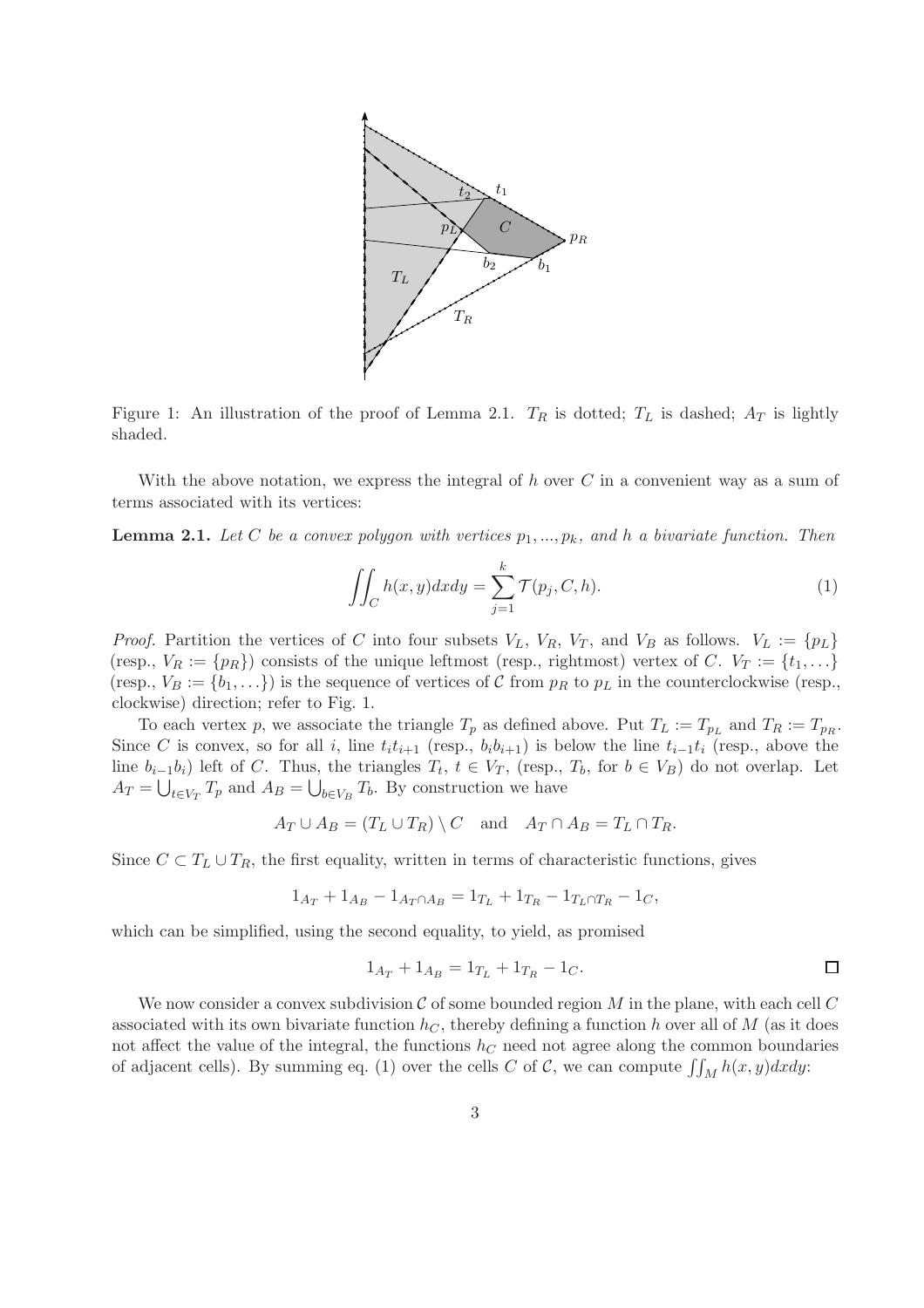Corollary 2.2.

$$
\iint_M h(x,y)dxdy = \sum_{cell \ C \in \ C} \iint_C h_C(x,y)dxdy = \sum_{\substack{cell \ C \in \ C \\ C \text{ adjacent to } p}} \mathcal{T}(p,C,h_C). \tag{2}
$$

One of the advantages of the formulation in eq. (2) for our application is that an individual integral under the sum can be expressed as a rational function when  $h<sub>C</sub>$  is a bivariate polynomial.

**Lemma 2.3.** Let p be an intersection point of  $y = y_l + s_lx$  and  $y = y_u + s_ux$  as above. Then

$$
x_p = -\frac{y_u - y_l}{s_u - s_l}
$$

and

$$
\int_{x=0}^{x_p} \int_{y=y_l+s_lx}^{y_u+s_ux} x^i y^j dx dy = \frac{P_{i,j}(y_l, y_u, s_l, s_u)}{(s_u-s_l)^{i+j+1}},
$$

where  $P_{i,j}$  is a polynomial of total degree  $i + 2j + 2$ .

*Proof.* Let  $Q_{i,j}(u, v, x)$  be the only polynomial such that  $\frac{\partial Q_{i,j}}{\partial x} = x^i(u + vx)^j$  and  $Q_{i,j}(u, v, 0) = 0$ for all  $u, v \in \mathbb{R}$ . In particular,  $Q_{i,j}$  has total degree  $i + 2j + 1$ , its degree in x is  $i + j + 1$ , and the coefficient of  $x^{i+j+1}$  in  $Q_{i,j}$  is  $\frac{1}{i+j+1}v^j$ . Now

$$
\int_{x=0}^{x_p} \int_{y=y_l+s_lx}^{y_u+s_ux} x^i y^j dx dy = \int_{x=0}^{x_p} \frac{1}{j+1} (x^i (y_u+s_u x)^{j+1} - x^i (y_l+s_l x)^{j+1}) dx
$$

$$
= \frac{1}{j+1} (Q_{i,j+1}(y_u,s_u,x_p) - Q_{i,j+1}(y_l,s_l,x_p)).
$$

Therefore the value of the integral can be expressed as a polynomial in  $y_l, y_u, s_l, s_u, x_p$  of total degree  $i + 2j + 3$  of the form

$$
\frac{1}{j+1}(s_u^{j+1} - s_l^{j+1})x_p^{i+j+2} + \sum_{k=0}^{i+j+1} q_k(y_u, s_u, y_l, s_l)x_p^k.
$$

After substituting  $-\frac{y_u-y_l}{s_u-s_l}$  $\frac{y_u-y_l}{s_u-s_l}$  for  $x_p$  and bringing to a common denominator, we conclude that the expression can be rewritten in the form

$$
\frac{(s_u-s_l)P(y_l,y_u,s_l,s_u)}{(s_u-s_l)^{i+j+2}},
$$

as claimed.

## 3 How to integrate over an overlay

In our problem, we are interested in computing the integral  $\iint f(x, y)g(x, y)dxdy$ , where f is defined over a triangulation  $\mathbf{T}_f$  of  $M \subset \mathbb{R}^2$ , with a separate linear function  $f_{\Delta}(x, y)$  determining f over each triangle  $\Delta \in \mathbf{T}_f$ ; g is defined similarly over a different triangulation  $\mathbf{T}_q$  of M. The product  $h(x, y) := f(x, y)g(x, y)$  is thus naturally defined over the convex decomposition C of M that is the overlay of  $T_f$  and  $T_g$ . By Corollary 2.2, it is sufficient to evaluate a sum over all vertices of C. The

 $\Box$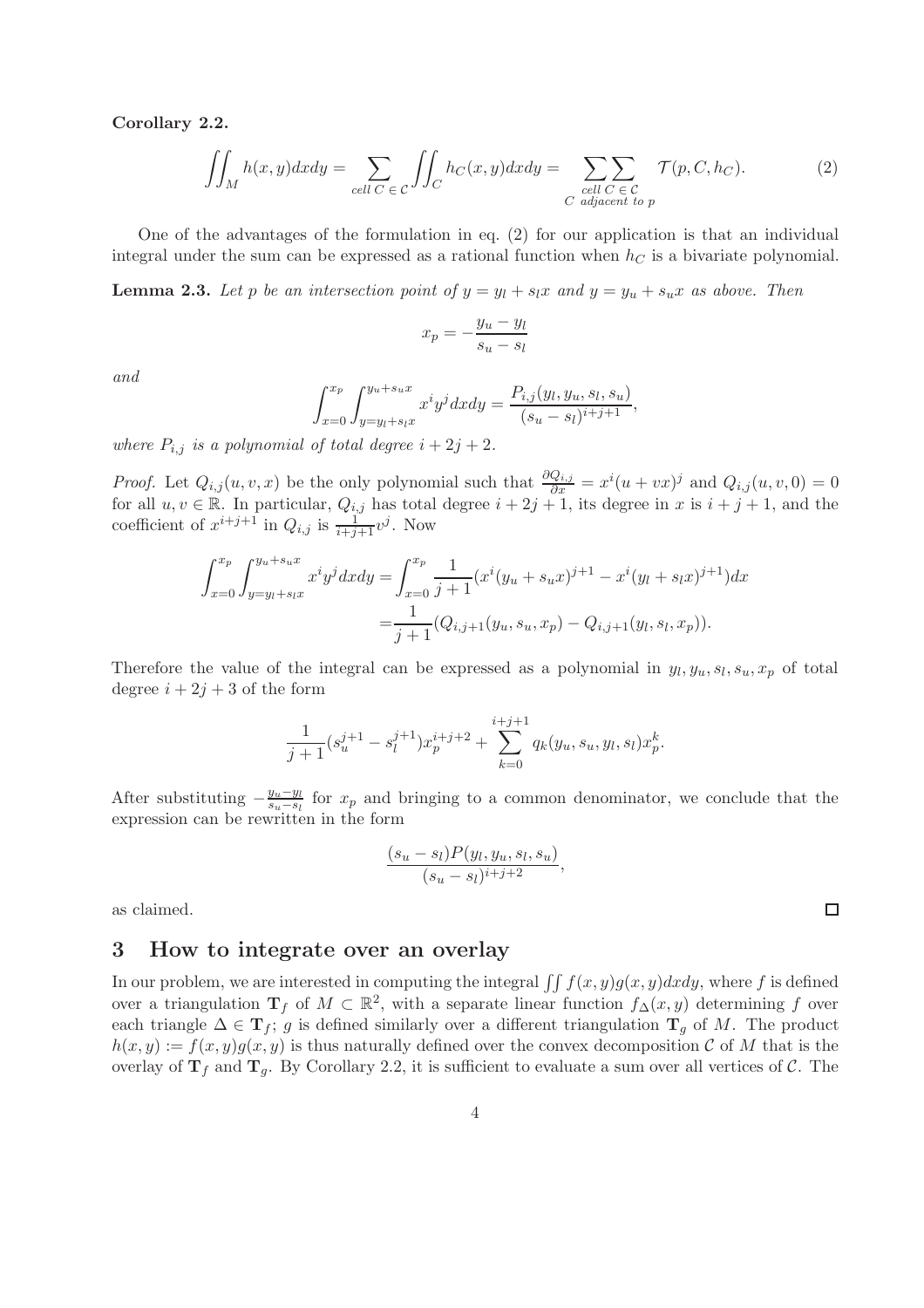vertices of C come in two flavors: the original vertices of  $T_f$  and of  $T_g$ , and the intersections of edges of  $\mathbf{T}_f$  and  $\mathbf{T}_g$ . Therefore,

$$
\iint_M f(x,y)g(x,y)dxdy = \sum_{\substack{p \text{ vertex of } C \\ C \text{ adjacent to } p}} \mathcal{T}(p,C,h_C)
$$
\n
$$
= \sum_{\substack{p \text{ vertex } C \\ \text{of } \mathbf{T}_f \cup \mathbf{T}_g}} \sum_{\substack{L \text{ adjacent} \\ \text{to } p}} \mathcal{T}(p,C,h_C) + \sum_{\substack{p=e_1 \cap e_2, \\ (e_1,e_2) \in \mathbf{T}_f \times \mathbf{T}_g}} \sum_{\substack{L \text{ adjacent} \\ \text{to } p}} \mathcal{T}(p,C,h_C).
$$

 $\Sigma_v$  involves  $\mathcal{O}(n)$  integrals. We preprocess each of  $\mathbf{T}_f$  and  $\mathbf{T}_g$  for logarithmic-time point location queries, in  $\mathcal{O}(n \log n)$  time (see, for example, [3]). For each vertex p of  $\mathbf{T}_f$ , we locate the triangle  $\Delta_q \in \mathbf{T}_q$  containing it. Then, for each triangle  $\Delta_f \in \mathbf{T}_f$  incident to p, we can compute  $\mathcal{T}(p, \Delta_q \cap \mathcal{C})$  $\Delta_h$ ,  $f_{\Delta_f}g_{\Delta_g}$ ) in constant time. The treatment of vertices of  $\mathbf{T}_g$  is symmetric. We spend  $\mathcal{O}(n \log n)$ total for point location. The remaining work is proportional to the sum of vertex degrees in both triangulations, which is  $\mathcal{O}(n)$ . Hence  $\Sigma_v$  can be computed in  $\mathcal{O}(n \log n)$  arithmetic operations. We devote the rest of the discussion to computing  $\Sigma_e$  efficiently.

# 4 Bipartite clique decomposition

Let  $E_f$  be the set of edges of  $\mathbf{T}_f$  and  $E_g$  the set of edges of  $\mathbf{T}_g$ . In [4], it is shown that it is possible to compute a family  $\mathcal{F} = \{(R_1, B_1), \ldots, (R_u, B_u)\}\$  where  $R_k \subset E_f$  and  $B_k \subset E_g$ , such that

- (i) every segment in  $R_k$  intersects every segment in  $B_k$ ;
- (ii) every segment of  $R_k$  has lower slope than every segment of  $B_k$ , or vice versa;
- (iii) for every intersecting pair  $(e_1, e_2) \in E_f \times E_q$  there is exactly one k such that  $e_1 \in R_k$ ,  $e_2 \in B_k$ ; no such k exists for a non-intersecting pair  $(e_1, e_2) \in E_f \times E_q$ ;
- (iv)  $\sum_{k} (|R_{k}| + |B_{k}|) = O(n \log^{2} n).$

This family can be computed in  $\mathcal{O}(n \log^2 n)$  time.

## 5 Multi-point evaluation

In this section, we explain how to efficiently compute

$$
\sum_{\substack{p=e_1 \cap e_2, \ C \text{ adjacent} \\ (e_1,e_2) \in R \times B}} \sum_{\substack{C \text{ adjacent} \\ C \text{ to } p}} \mathcal{T}(p,C,h_C) = \sum_{e_1 \in R} \sum_{e_2 \in B} \sum_{\substack{C \text{ adjacent} \\ C \text{ to } p=e_1 \cap e_2}} \mathcal{T}(p,C,h_C), \tag{3}
$$

where  $(R, B) := (R_k, B_k)$  is a pair of sets of triangulation edges produced by the bipartite clique decomposition. In particular, all segments of  $R$  intersect all segments of  $B$  and, moreover, without loss of generality, the slopes of segments of R are greater than those of segments of B.

### 5.1 Reduction to sums of rational functions

Each triangle of  $\mathbf{T}_f$  and  $\mathbf{T}_g$  is associated with a bivariate linear function. If e is an edge of  $\mathbf{T}_f \cup \mathbf{T}_g$ , let  $f_u(e)$  be the linear function associated to the upper triangle (in the triangulation to which e belongs) adjacent to  $e$ ;  $f_l(e)$  is the corresponding function for the lower triangle; we can define the function to be identically zero for regions outside  $M$ , but it will never be used by the algorithm.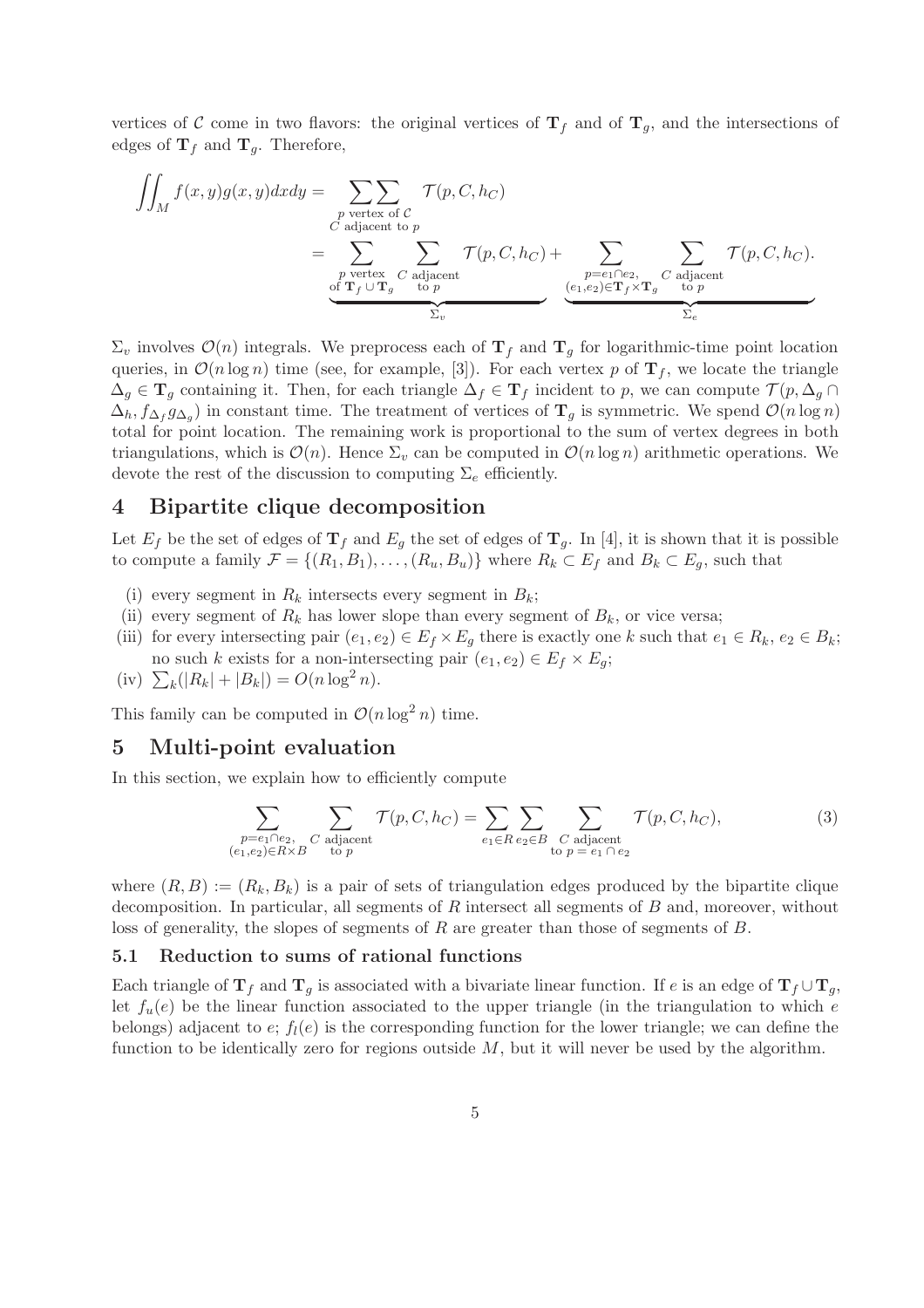A vertex  $p = e_1 \cap e_2$ , with  $e_1 \in R$  and  $e_2 \in B$ , lies on the boundary of four cells of C. We focus on the cell  $C_{left} = C_{left}(p)$  lying above  $e_1$  and below  $e_2$ , for which p is the rightmost point. Thus  $h_{C_{left}} = f_u(e_1) f_l(e_2)$  and  $\delta(p, C_{left}) = +1$ . Suppose  $f_u(e_1): (x, y) \mapsto a(e_1) + b(e_1)x + c(e_1)y$  and  $f_l(e_2): (x, y) \mapsto a(e_2) + b(e_2)x + c(e_2)y$ . We compute the contribution to the sum (3) of such cells, over all choices of  $p$ . (The remaining three types of cells adjacent to  $p$  are treated by an entirely symmetric argument.) Given an edge e of  $T_f \cup T_g$ , let  $y = y(e) + s(e)x$  be the equation of the line supporting it, so we can write

$$
\mathcal{T}(p, C_{left}, f_u(e_1)f_u(e_2)) =
$$
\n
$$
\int_{x=0}^{x_p} \int_{y=y(e_1)+s(e_1)x}^{y(e_2)+s(e_2)x} \begin{pmatrix} a(e_1)a(e_2) + (a(e_1)b(e_2) + a(e_2)b(e_1))x + \\ (a(e_1)c(e_2) + a(e_2)c(e_1))y + b(e_1)b(e_2)x^2 + \\ (b(e_1)c(e_2) + b(e_2)c(e_1))xy + c(e_1)c(e_2)y^2 \end{pmatrix} dx dy.
$$

The above integral can be expressed as the sum of nine integrals of a function of the form  $v(e_1)w(e_2)x^i y^j$ , where v and w are some functions that assign a real number to each edge. Gathering all the terms and recalling that  $p = e_1 \cap e_2$ , eq. (3) can be rewritten as the sum of 36 expressions of the form

$$
\sum_{e_1 \in R} \sum_{e_2 \in B} \int_{x=0}^{x_{e_1 \cap e_2}} \int_{y=y(e_1)+s(e_1)x}^{y(e_2)+s(e_2)x} v(e_1)w(e_2)x^i y^j = \sum_{e_1 \in R} \sum_{e_2 \in B} \frac{v(e_1)w(e_2)P_{i,j}(y(e_1), y(e_2), s(e_1), s(e_2))}{(s(e_2) - s(e_1))^{i+j+1}}, \quad (4)
$$

by Lemma 2.3.

#### 5.2 Fast multi-point evaluation

Now we will use multi-point evaluation to speed up the computation of eq. (4). To accomplish this, we will replace the values associated to the edges of  $R$  by symbolic variables, while using the actual numerical values for those for the edges of  $B$ . Then we will compute the corresponding symbolic rational function using a divide-and-conquer strategy (Lemma 5.1). Finally, we will use multi-point evaluation on the resulting polynomials (Lemma 5.2).

**Lemma 5.1.** Let u and v be two functions from the edges of B to R and suppose  $|B| \leq n$ . Then

$$
\sum_{e \in B} \frac{u(e)}{(X - v(e))^d} \tag{5}
$$

can be expressed in the form

$$
\frac{N(X)}{D(X)}
$$

,

where  $N(X)$  and  $D(X)$  are polynomials of degree at most  $(n-1)d$  and nd respectively; their coefficients can be computed explicitly in  $\mathcal{O}(\mathcal{M}(nd) \log n)$  arithmetic operations, where  $\mathcal{M}(q)$  =  $O(q \log q)$  is the cost of multiplication of two univariate polynomials of degree at most q.

*Proof.* For simplicity of presentation and without loss of generality, assume that  $|B|$  is a power of two. We bring eq. (5) to a common denominator by combining the fractions in pairs, reducing their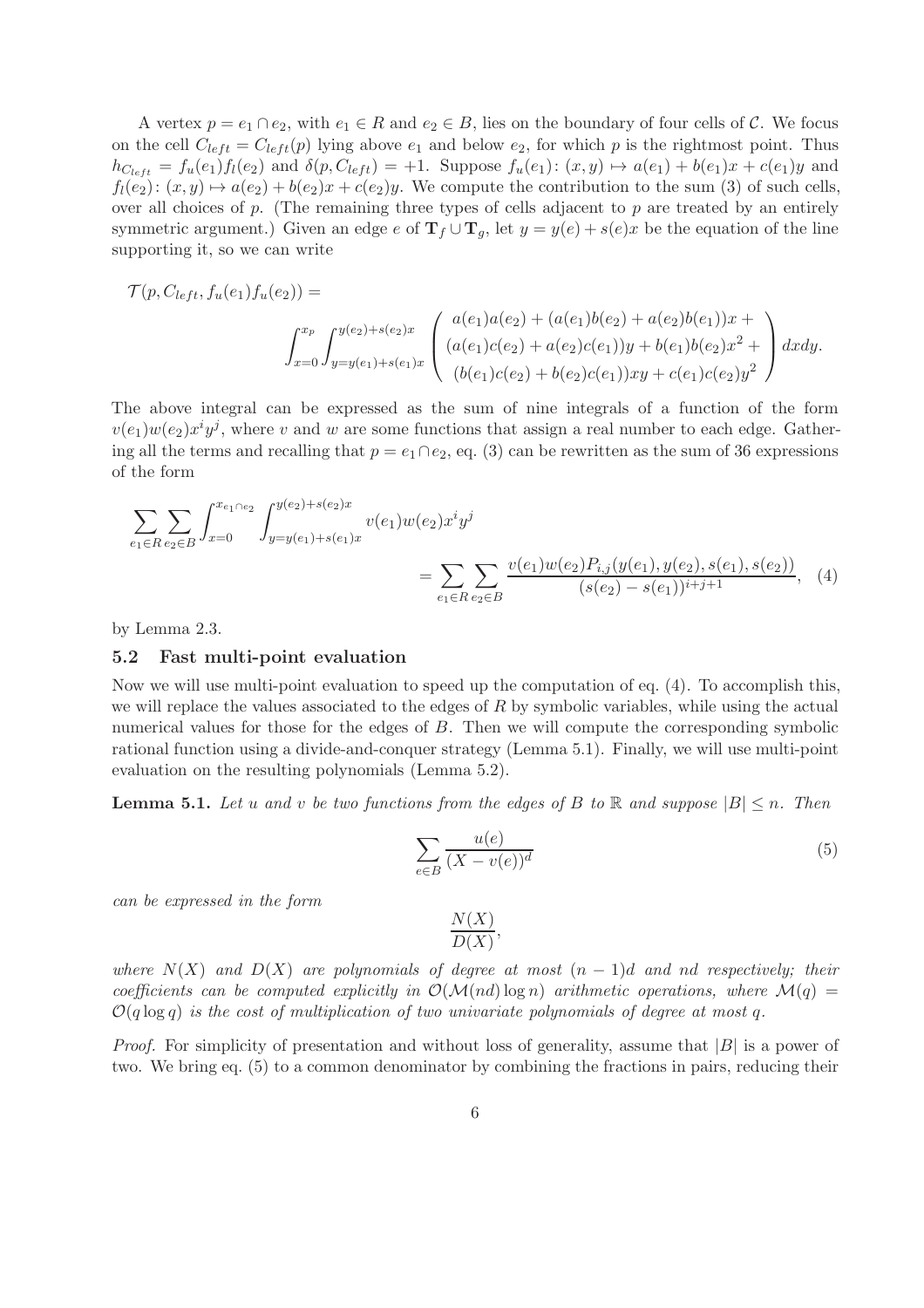number to  $|B|/2$ , and repeating the process  $\log |B| = \mathcal{O}(\log n)$  times. The bounds on the degree of the final numerator and denominator are immediate from examining the original fractions.

We now explain how to bring

$$
\frac{N_1(X)}{D_1(X)} + \frac{N_2(X)}{D_2(X)},
$$

with  $N_1, N_2, D_1, D_2$  of degree at most kd, to a common denominator in time  $3\mathcal{M}(kd) + \mathcal{O}(kd)$ . Indeed, the above fraction is equal to

$$
\frac{N_1(X)D_2(X) + N_2(X)D_1(X)}{D_1(X)D_2(X)},
$$

so it can be computed by three calls to fast polynomial multiplication plus a linear number of additional operations, as claimed.

This completes the proof of the lemma, as the cost of one round of combining fractions with denominators and numerators of degree at most kd is  $n/k \cdot (3\mathcal{M}(kd) + \mathcal{O}(kd)) = \mathcal{O}(\mathcal{M}(nd))$ , since M is superlinear.  $\Box$ 

The second lemma handles summing the values of a special kind of polynomials.

**Lemma 5.2.** Let  $P(X_0, X_1, \ldots, X_r)$  be a polynomial of degree n in  $X_0$  and d in  $X_1, \ldots, X_r$ . Let E be a set of at most n points of  $\mathbb{R}^{r+1}$ . The values of P at the points of E can be simultaneously computed in  $\mathcal{O}(\binom{d+r}{r})$  $r^{+r}_{r}$ ) $\mathcal{M}(n)$  log n) time.

*Proof.* P can be expanded with respect to the variables  $X_1, \ldots, X_r$ , and has at most  $\binom{d+r}{r}$  $\binom{+r}{r}$  monomials. Each coefficient is a univariate polynomial in  $X_0$  of degree at most n. Then, using standard multi-point evaluation algorithm for univariate polynomials [7, ch. 10], we can compute simultaneously the values of these univariate coefficients of P in  $\mathcal{O}(\binom{d+r}{r})$  $r^{+r}$   $\mathcal{M}(n)$  log n) at every point of E. Finally, we compute the values of each of the monomials of P in time  $\mathcal{O}(\binom{d+r}{r})$  $\binom{+r}{r}$ n). Combining all these values also costs  $\mathcal{O}(\binom{d+r}{r}$  $\binom{+r}{r}$  arithmetic operations, concluding the proof.  $\Box$ 

Now we are ready to efficiently evaluate eq. (4). Let  $F(X, Y, V)$  be the polynomial

$$
F(X, Y, V) := \sum_{e_2 \in B} \frac{Vw(e_2)P_{i,j}(Y, y(e_2), X, s(e_2))}{(s(e_2) - X)^{i+j+1}}.
$$

After expanding the numerator of this fraction, we note that  $F$  has the form

$$
F(X,Y,V) = \sum_{\substack{0 \le d_X \le i+2j+2 \\ 0 \le d_Y \le i+2j+2}} \left( \sum_{e_2 \in B} \frac{c_{d_X,d_Y,d_Y}(w(e_2),y(e_2),s(e_2))}{(s(e_2)-X)^{i+j+1}} \right) X^{d_X} Y^{d_Y} V.
$$

In our case,  $i + j + 1 \leq 3$ , and, using Lemma 5.1, we can compute each coefficient of  $X^{d_X}Y^{d_Y}V$ and express F in the following form, in  $\mathcal{O}(n \log^2 n)$  time:

$$
F(X, Y, V) = \frac{N(X, Y)V}{D(X)},
$$

with N a polynomial of degree  $n(i + j + 1) + 1$  in X,  $i + j + 2$  in Y, and D a univariate polynomial of degree  $n(i + j + 1)$ .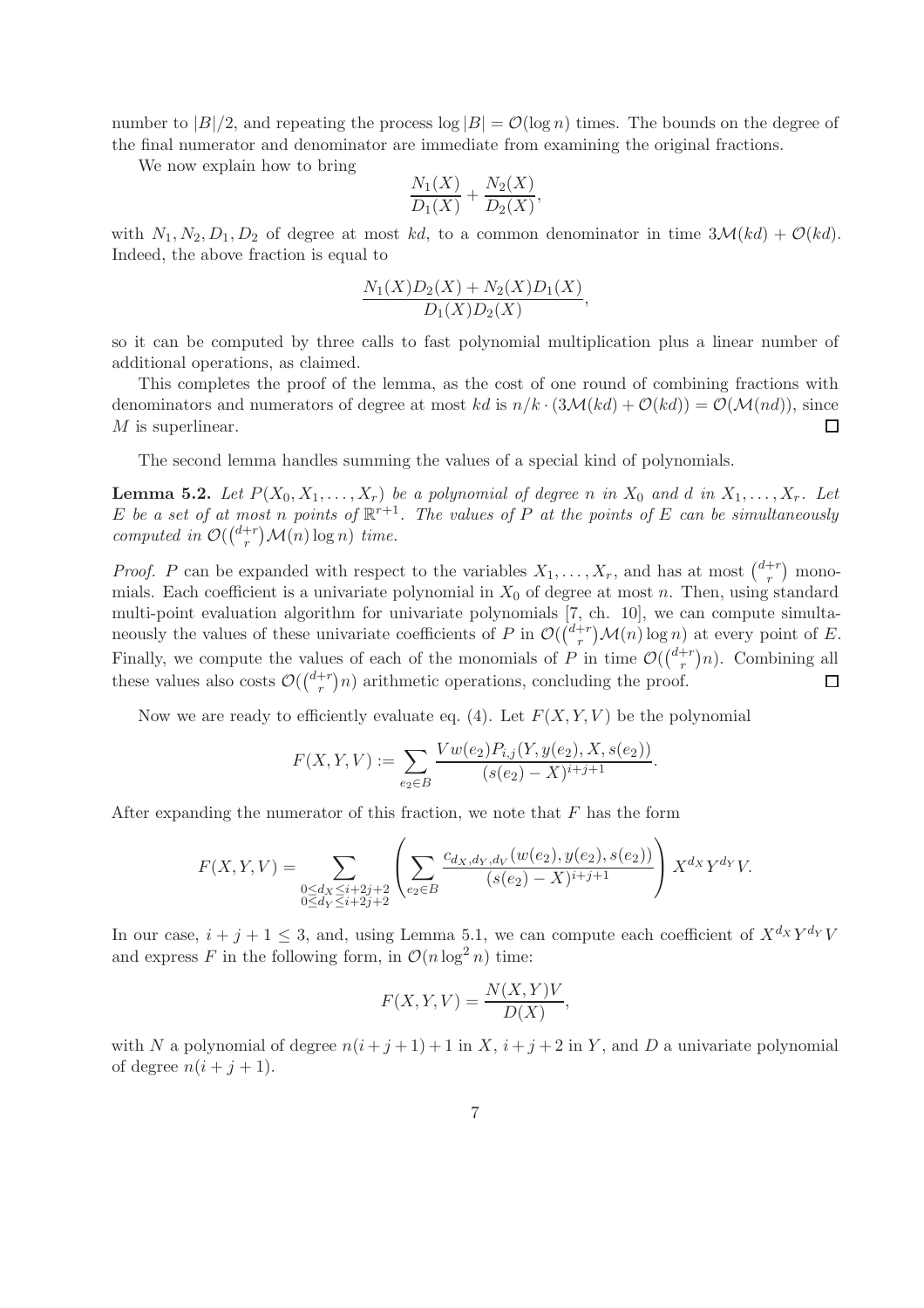Finally, eq. (4) can be rewritten as

$$
\sum_{e_1 \in R} \sum_{e_2 \in B} \frac{v(e_1)w(e_2)P_{i,j}(y(e_1), y(e_2), s(e_1), s(e_2))}{(s(e_2) - s(e_1))^{i+j+1}} = \sum_{e_1 \in R} \frac{N(s(e_1), y(e_1))v(e_1)}{D(s(e_1))}.
$$

As  $|R| < n$ , using Lemma 5.2, we can compute simultaneously all the terms under the sum, and add them together in  $\mathcal{O}(n \log^2 n)$  arithmetic operations.

### 5.3 Putting it together

To summarize, we can evaluate eq. (4) in  $\mathcal{O}(|B_k| + |R_k|) \log^2(|B_k| + |R_k|)$  operations, for each pair  $(R_k, B_k)$ . We also saw in section 4 that  $\sum_k (|R_k| + |B_k|) = O(n \log^2 n)$ , where n is the number of triangles appearing in our triangulations. Therefore

$$
\sum_{k} (|R_k| + |B_k|) \log^2(|R_k| + |B_k|) \le \sum_{k} (|R_k| + |B_k|) \log^2 n = \mathcal{O}(n \log^4 n),
$$

which allows us to conclude that we can compute  $\Sigma_e$  in  $\mathcal{O}(n \log^4 n)$  time. This completes the proof of Theorem 1.1.

### 6 Discussion

In [1], the following optimization problem was considered: given two functions f and g and a distance measure  $||f - g||$  between them (the paper discusses  $|| \cdot ||_1, || \cdot ||_2$ , and  $|| \cdot ||_{\infty}$ , but we only consider  $\|\cdot\|_2$  here), find the values of real parameters s and t that minimize  $\|f - (s q + t)\|$ . If f and g are interpreted as geometric "terrains," we are looking for the scaling and translation of the vertical coordinate of the terrain g to best match terrain f [1]. Since  $||f - (sg + t)||_2^2 = \iint (f - (sg + t))^2$  is a degree-two polynomial in s and t with coefficients easily expressible in terms of  $\iint f$ ,  $\iint g$ ,  $\iint f^2$ ,  $\iint g^2$ ,  $\iint fg$ , and  $\iint 1$ , being able to compute  $\iint fg$  efficiently immediately yields

**Theorem 6.1.** Given piecewise-linear functions f and g defined over different triangulations of the same domain M, with n triangles each, the values s and t minimizing  $||f - (sg + t)||_2$  can be computed using  $O(n \log^4 n)$  arithmetic operations.

Theorems 1.1, 1.2, and 6.1 extend to piecewise-polynomial functions of constant maximum degree with essentially no modifications. What other classes of functions can be handles using similar methods?

### Acknowledgments

The authors would like to thank Raimund Seidel, Christian Knauer and Sylvain Lazard for helpful discussions. The authors were also inspired to work on this problem at the Workshop on Discrete and Algebraic Geometry in September 2010, at Val d'Ajol, France.

# References

- [1] P.K. Agarwal, B. Aronov, M. van Kreveld, M. Löffler, and R. Silveira, "Computing similarity between piecewise-linear functions," Proc. 26th Ann. Sympos. Comput. Geometry, 2010, pp. 375–383.
- [2] D. Ajwani, S. Ray, R. Seidel, and H. Tiwary, "On computing the centroid of the vertices of an arrangement and related problems," Proc. Symp. Algo. Data Structures (WADS'07), LNCS 4619, 2007, pp. 519–528.